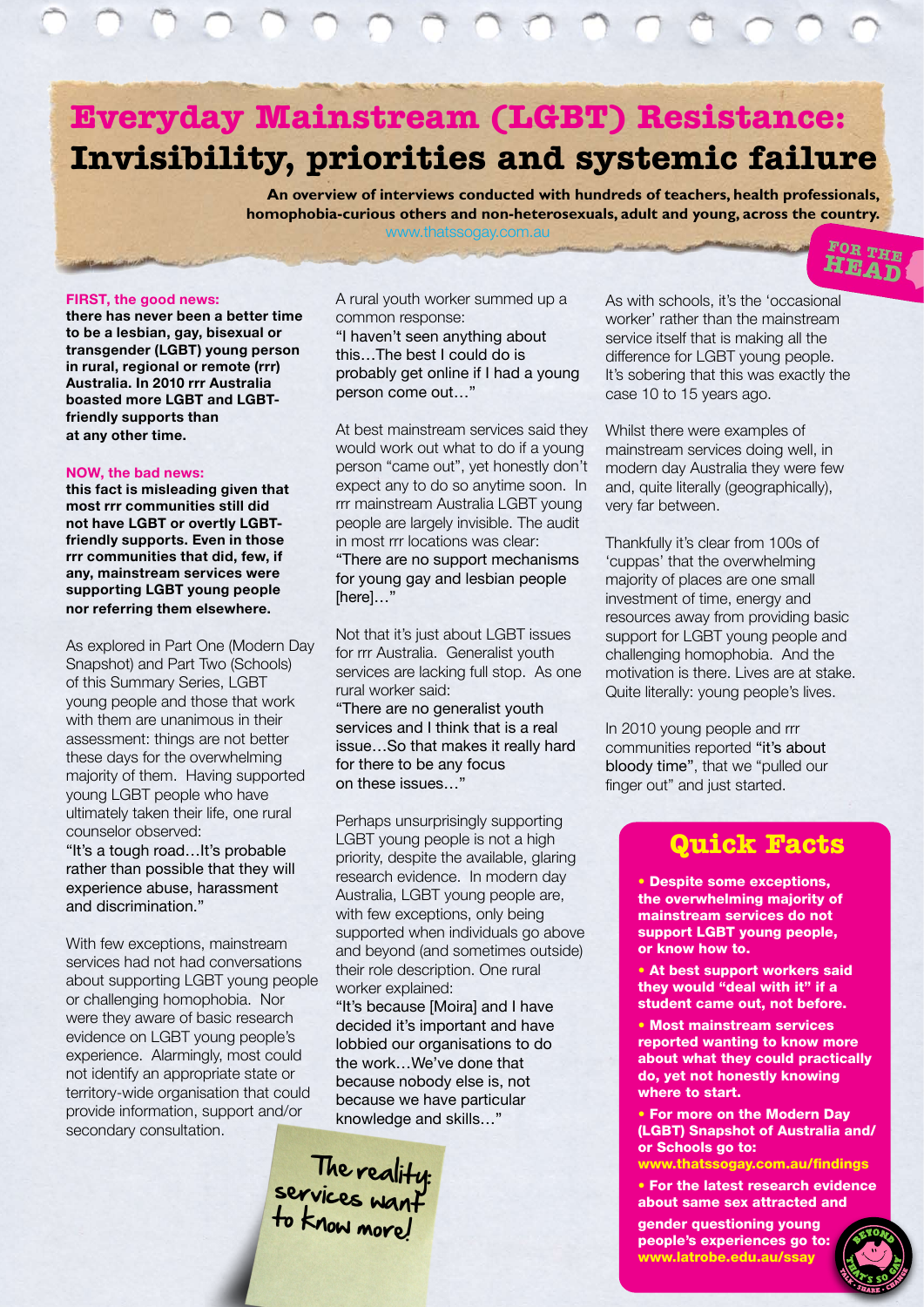# **"…not on the radar…": Missed (mainstream) opportunities**

"But generally they are pretty straight places and they don't want to deal with anything that's not heterosexual…" **Rural worker, Queensland**

#### FIRST, the good news:

the overwhelming majority of places are one small investment of time, energy and resources away from providing basic support for lesbian, gay, bisexual and transgender (LGBT) young people and challenging homophobia.

#### NOW, the bad news:

Most mainstream services are not likely to make such an investment without prompting by an extraordinary staff member and/ or client (typically LGB or T) or from an outside source (e.g. funding guidelines, sector leadership).

Virtually every mainstream service believed that, in theory, an LGBT young person could access their service. If they did, it would be entirely up to them and without encouragement. Over a Beyond 'That's So Gay' "cuppa" most assessed themselves as "fairly gay (and lesbian) friendly". Yet most reported not supporting LGBT young people, nor expecting to anytime soon.

So why then, aren't mainstream services supporting LGBT young people right now?

#### THE HETEROSEXUAL ASSUMPTION

Most mainstream services assumed that all of their clients were heterosexual. Known as 'heterosexism', this practice means workers believe they'll "know one when [they] see one" and/or someone's L, G, B or T-ness will be announced to them.

One rural worker summed up the view of many others as to why LGBT support was virtually non-existent:

"Because the people who hold the power and the money for services are heterosexual…So it's not a priority for them…The people who create the programs and have the funding don't even think about [LGBT young people]...It's not in their paradigm of thinking…"

#### INVISIBILITY (YOUNG PEOPLE)

Mainstream services are waiting for young people to come out as L, G, B or T before they will "do anything". This approach is problematic given that most young people will not come out at school or in generalist services. Nor are they likely to be asked about it. When gently challenged, one rural worker summed up a common response:

"Maybe they are that way inclined and haven't said it…I don't ask any questions…"

Another said:

"It's not something that comes up on the radar…Young people don't identify any of their sexual stuff with us…"

(See Schools Summary on the dangers of 'Waiting For Disclosure')

#### INVISIBILITY (DATA COLLECTION)

Time and again those in positions of service influence pleaded ignorance based on their "available evidence", as selective as that was at times. This continued, even when recent Australian evidence was offered. One non-east coast politican exclaimed frustration at statewide data collection:

"That level of invisibility [shakes head solemnly]...It's not even a box that gets ticked: 'have we considered LGBT people'…"

Yet those relying on data collection invariably admitted that, anecdotally at least, the quality of life for LGBT young people was a very real issue in their region.

#### NOT A PRIORITY

Especially in those areas where there was a general lack of services, mainstream services were clear this was not an issue for them. Each had a unique list of higher priority local issues, for example in rural WA:

"We have sexually abused kids, Muslim girls being abused, pregnant teens...The kids have to come to us if they need help…We need to see that there is a need, a sounding or a rumbling…"

This approach remains despite evidence showing LGBT young people are overrepresented in the higher priority areas they invariably describe. Many felt that LGBT young people would need a specific service anyway.

#### WORKER DISCRETION

Mainstream workers also talked of a hopeful assumption that supporting LGBT young people would be up to the discretion of each individual worker, referring to some diversity, respect or bullying policy. In practice they report that this is an approach that is failing, especially when every mainstream service could identify pockets of internal and unhelpful homophobic resistance.

Convincing mainstream services that they have a role to play in supporting LGBT young people in all parts of Australia is urgently necessary AND possible. Yet be warned: at times you just might feel like an Amway Salesman in doing so.